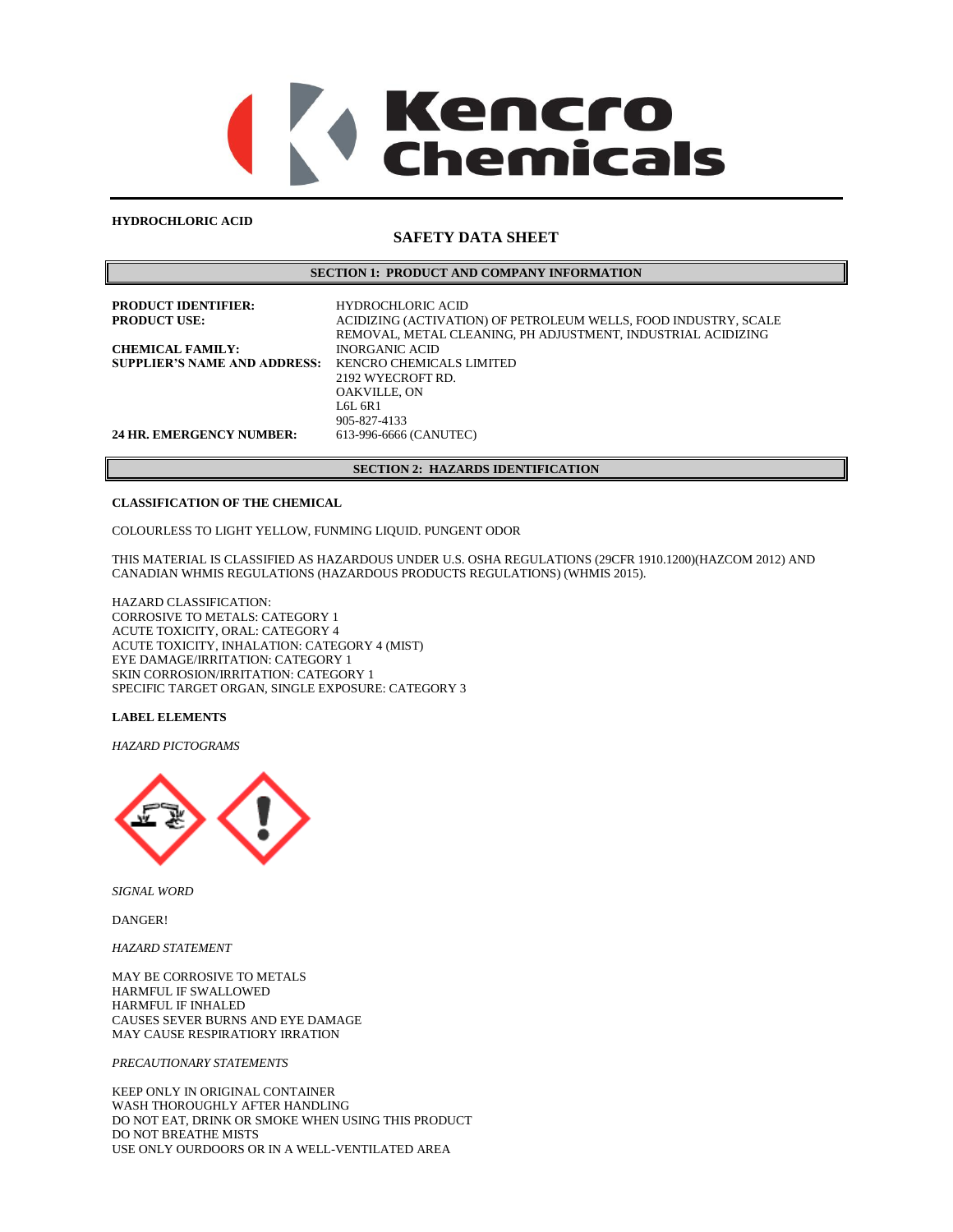### WEAR PROTECTIVE GLOVES/CLOTHING AND EYE/FACE PROTECTION

IF SWALLOWE: RINSE MOUTH. DO NOT INDUCE VOLITING. IF ON SKIN (OR HAIR): TAKE OFF IMMEDIATELY ALL CONTAMINATED CLOTHING. RINSE SKIN WITH WATER/SHOWER. WASH CONTAMINATED CLOTHING BEFORE REUSE. IF INHALED: REMOVE PERSON TO FRESH AIR. IF IN EYES: RINSE CAUTIOUSLY WITH WATER FOR SEVERAL MINUTED. REMOVE CONTACT LENSES, IF PRESENT AND EASY TO DO. CONTINUE RINSING IMMEDIATELY CALL A POISON CENTRE OR DOCTOR/PHYSICIAN. ABSORB SPILLAGE TO PREVENT MATERIAL DAMAGE.

STORE IN CORROSION RESISTANT CONTAINER WITH A RESISTANT INNER LINER. STORE LOCKED UP STORE IN A WELL-VENTIALTED PLACE. KEEP CONTAINER TIGHTLY CLOSED.

DISPOSE OF CONTENTS/CONTAIENR IN ACCORDANCE WITH LOCAL/REGIONAL/NATIONAL/INTERNATIONAL REGULATIONS.

### **OTHER HAZARDS**

OTHER HAZARDS WHICH DO NOT RESULT IN CLASSIFICATION:

CONTACT WITH METALS MAY RELEASE SMALL AMOUNTS OF FLAMMABLE HYDROGEN GAS.

INGESTION MAY CAUSE SEVERE IRRIATION TO THE MOUTH, THROAT AND STOMACH. PROLONGED SKIN CONTACT MAY CAUSE DERMATITIS (RASH), CHARACTERIZED BY RED, DRY, ITCHING SKIN. PROLONGED OR REPEATED INHALATION OF FUMES OR VAPOURS MAY CAUSE CHRONIC LUNG EFFECTS, SUCH AS BRONCHITIS, AND TOOTH ENAMEL EROSION. CHRONIC SKIN CONTACT WITH LOW CONCENTRATIONS AMY CAUSE DERMATITIS.

### **SECTION 3: COMPOSITION/INFORMATION ON INGREDIENTS**

| <b>INGREDIENTS</b>       | $C.A.S. \#$ | $WT. \%$    | LC50  | LD50     |
|--------------------------|-------------|-------------|-------|----------|
| <b>HYDROGEN CHLORIDE</b> | 7647-01-0   | $10 - 36.9$ | N/AV. | $N/AV$ . |
| <b>WATER</b>             | 7732-18-5   | $63.1 - 90$ | ---   | - - -    |

|                            | <b>SECTION 4: FIRST AID MEASURES</b>                                                                                                                                   |  |  |  |  |
|----------------------------|------------------------------------------------------------------------------------------------------------------------------------------------------------------------|--|--|--|--|
|                            |                                                                                                                                                                        |  |  |  |  |
| <b>GENERAL:</b>            | CORROSIVE EFFECTS ON THE SKIN AND EYES MAY BE DELAYED AND DAMAGE MAY OCCUR WITHOUT                                                                                     |  |  |  |  |
|                            | THE SENSATION OR ONSET OF PAIN. STRICT ADHERENCE TO FIRST AID MEASURES FOLLOWING ANY                                                                                   |  |  |  |  |
|                            | EXPOSURE IS ESSENTIAL. SPEED IS ESSENTIAL. OBTAIN IMMEDIATE MEDICAL ATTENTION.                                                                                         |  |  |  |  |
| <b>INHALATION:</b>         | MOVE EXPOSED PERSON TO FRESH AIR. IF NOT BREATHING, IF BREATHING IS IRREGULAR OR IF                                                                                    |  |  |  |  |
|                            | RESPIRATORY ARREST OCCURS, PROVIDE ARTIFICIAL RESPIRATION OR OXYGEN BY TRAINED                                                                                         |  |  |  |  |
|                            | PERSONNEL. DO NOT USE MOUTH-TO-MOUTH METHOD IF VICTIM INGESTED OR INHALED THE                                                                                          |  |  |  |  |
|                            | SUBSTANCE: INDUCE ARTIFICIAL RESPIRATION WITH THE AID OF A POCKET MASK EQUIPPED WITH A                                                                                 |  |  |  |  |
|                            | ONE-WAY VALVE OR OTHER PROPER RESPIRATORY MEDICAL DEVICE. CALL MEDICAL DOCTOR OR                                                                                       |  |  |  |  |
|                            | POISON CONTROL CENTER IMMEDIATELY. SYMPTOMS MAY APPEAR UP TO 48 HOURS AFTER                                                                                            |  |  |  |  |
|                            | <b>EXPOSURE.</b>                                                                                                                                                       |  |  |  |  |
|                            | SKIN CONTACT: IN CASE OF CONTACT, IMMEDIATELY FLUSH SKIN WITH PLENTY OF WATER FOR AT LEAST 20 MINUTES                                                                  |  |  |  |  |
|                            | WHILE REMOVING CONTAMINATED CLOTHING AND SHOES. IF IRRITATION PERSISTS, REPEAT FLUSHING.                                                                               |  |  |  |  |
|                            | GET MEDICAL ATTENTION IMMEDIATELY. DO NOT TRANSPORT VICTIM UNLESS THE RECOMMENDED                                                                                      |  |  |  |  |
|                            | FLUSHING PERIOD IS COMPLETED OR FLUSHING CAN BE CONTINUED DURING TRANSPORT.                                                                                            |  |  |  |  |
| <b>EYE CONTACT:</b>        | IMMEDIATELY FLUSH EYES WITH PLENTY OF WATER FOR AT LEAST 20 MINUTES, OCCASIONALLY LIFTING                                                                              |  |  |  |  |
|                            | THE UPPER AND LOWER EYELIDS. IF IRRITATION PERSISTS, REPEAT FLUSHING. GET MEDICAL ATTENTION                                                                            |  |  |  |  |
|                            | IMMEDIATELY. DO NOT TRANSPORT VICTIM UNLESS THE RECOMMENDED FLUSHING PERIOD IS<br>COMPLETED OR FLUSHING CAN BE CONTINUED DURING TRANSPORT.                             |  |  |  |  |
|                            |                                                                                                                                                                        |  |  |  |  |
| <b>INGESTION:</b>          | WASH OUT MOUTH WITH WATER. DO NOT INDUCE VOMITING UNLESS DIRECTED TO DO SO BY                                                                                          |  |  |  |  |
|                            | MEDICAL PERSONNEL. IF SPONTANEOUS VOMITING OCCURS, HAVE VICTIM LEAN FORWARD WITH<br>HEAD DOWN TO AVOID BREATHING IN OF VOMITUS, RINSE MOUTH AND ADMINISTER MORE WATER. |  |  |  |  |
|                            | NEVER GIVE ANYTHING BY MOUTH TO AN UNCONSCIOUS PERSON. GET MEDICAL ATTENTION                                                                                           |  |  |  |  |
|                            | IMMEDIATELY.                                                                                                                                                           |  |  |  |  |
| <b>NOTES TO PHYSICIAN:</b> |                                                                                                                                                                        |  |  |  |  |
|                            | THIS PRODUCT CONTAINS MATERIAL THAT MAY CAUSE SEVERE PNEUMONITIS IF ASPIRATED. IF                                                                                      |  |  |  |  |
|                            | INGESTION HAS OCCURRED LESS THAN 2 HOURS EARLIER, CARRY OUT CAREFUL GASTRIC LAVAGE; USE                                                                                |  |  |  |  |
|                            | ENDOTRACHEAL CUFF IF AVAILABLE, TO PREVENT ASPIRATION. OBSERVE PATIENT FOR RESPIRATORY                                                                                 |  |  |  |  |
|                            | DIFFICULTY FROM ASPIRATION PNEUMONITIS. GIVE ARTIFICIAL RESUSCITATION AND APPROPRIATE                                                                                  |  |  |  |  |
|                            | CHEMOTHERAPY IF RESPIRATION IS DEPRESSED. FOLLOWING EXPOSURE, THE PATIENT SHOULD BE                                                                                    |  |  |  |  |
|                            | KEPT UNDER MEDICAL REVIEW FOR AT LEAST 48 HOURS AS DELAYED PNEUMONTITIS MAY OCCUR. DO                                                                                  |  |  |  |  |
|                            | NOT ATTEMPT TO NEUTRALIZE THE ACID WITH WEAK BASES SINCE THE REACTION WILL PRODUCE HEAT                                                                                |  |  |  |  |
|                            | THAT MAY EXTEND THE CORROSIVE INJURY.                                                                                                                                  |  |  |  |  |
|                            |                                                                                                                                                                        |  |  |  |  |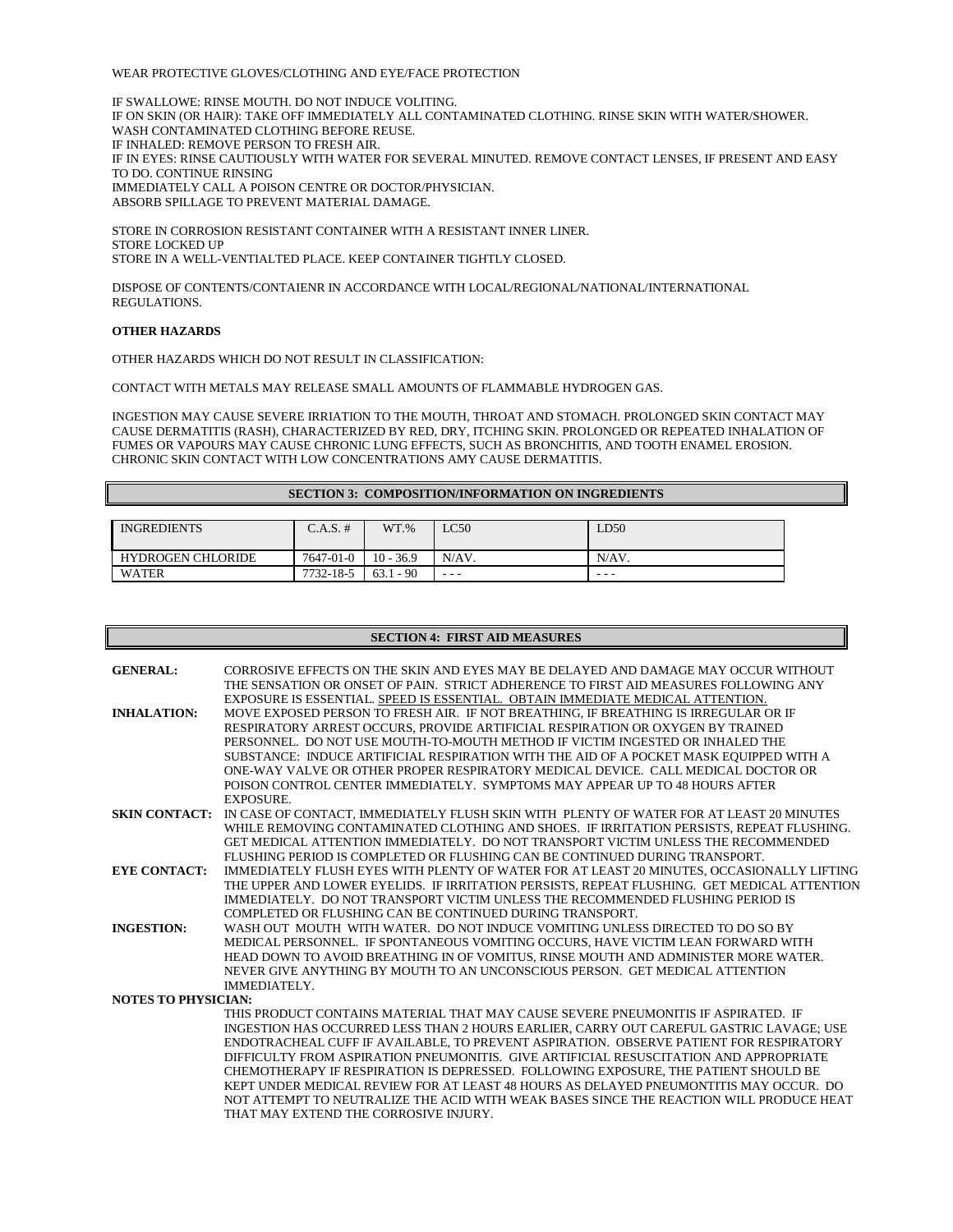**SECTION 5: FIRE FIGHTING MEASURES**

| FIRE HAZARDS/CONDITION OF FLAMMABILITY:                                           |                                                                                |                                                                                  |          |  |  |
|-----------------------------------------------------------------------------------|--------------------------------------------------------------------------------|----------------------------------------------------------------------------------|----------|--|--|
|                                                                                   | NON-FLAMMABLE. ATTACKS MANY METALS PRODUCING EXTREMELY FLAMMABLE HYDROGEN      |                                                                                  |          |  |  |
|                                                                                   | GAS WHICH CAN FORM EXPLOSIVE MIXTURES WITH AIR. HYDROCHLORIC ACID FUMES MAY BE |                                                                                  |          |  |  |
|                                                                                   |                                                                                | RELEASED FROM HEATING UNDER FIRE CONDITONS. DECOMPOSITION PRODUCTS MAY INCLUDE   |          |  |  |
|                                                                                   | THE FOLLOWING MATERIALS: HALOGENATED COMPOUNDS.                                |                                                                                  |          |  |  |
| <b>FLASH POINT:</b>                                                               | $N/AP$ .                                                                       |                                                                                  |          |  |  |
| <b>FLASH POINT METHOD:</b>                                                        | $N/AP$ .                                                                       | <b>AUTO IGNITION TEMPERATURE:</b>                                                | $N/AP$ . |  |  |
| <b>LOWER FLAMMABLE LIMIT:</b>                                                     | $N/AP$ .                                                                       | <b>UPPER FLAMMABLE LIMIT:</b>                                                    | $N/AP$ . |  |  |
| $(\%$ BY VOL.)                                                                    |                                                                                | (% BY VOL.)                                                                      |          |  |  |
| <b>OXIDIZING PROPERTIES:</b>                                                      | $N/AP$ .                                                                       |                                                                                  |          |  |  |
| <b>FLAME PROJECTION LENGTH:</b>                                                   | $N/AP$ .                                                                       |                                                                                  |          |  |  |
| <b>EXPLOSION DATA: SENSITIVITY TO MECHANICAL IMPACT/STATIC DISCHARGE:</b>         |                                                                                |                                                                                  |          |  |  |
|                                                                                   |                                                                                | NOT EXPECTED TO BE SENSITIVE TO STATIC DISCHARGE OR MECHANICAL IMPACT.           |          |  |  |
| <b>SUITABLE EXTINGUISHING MEDIA:</b>                                              |                                                                                |                                                                                  |          |  |  |
| USE AN EXTINGUISHING AGENT SUITABLE FOR THE SURROUNDING FIRE. USE CARBON DIOXIDE  |                                                                                |                                                                                  |          |  |  |
|                                                                                   |                                                                                | OR DRY CHEMICAL MEDIA FOR SMALL FIRES. IF ONLY WATER IS AVAILABLE, USE IT IN THE |          |  |  |
| FORM OF A FOG. FOR LARGE FIRES, USE EXTINGUISHING AGENTS COMPATIBLE WITH ACID AND |                                                                                |                                                                                  |          |  |  |
| APPROPRIATE FOR THE BURNING MATERIAL. AN ALL PURPOSE TYPE AFFF FOAM MAY BE USED   |                                                                                |                                                                                  |          |  |  |
| ACCORDING TO FOAM MANUFACTURER'S RECOMMENDED TECHNIQUES. THE FOAM SUPPLIER        |                                                                                |                                                                                  |          |  |  |
|                                                                                   |                                                                                | SHOULD BE CONSULTED FOR RECOMMENDATIONS REGARDING FOAM TYPES AND DELIVERY        |          |  |  |
|                                                                                   | RATES FOR SPECIFIC APPLICATIONS.                                               |                                                                                  |          |  |  |
| SPECIAL FIRE-FIGHTING PROCEDURES/EQUIPMENT:                                       |                                                                                |                                                                                  |          |  |  |
|                                                                                   |                                                                                | FIRE-FIGHTERS SHOULD WEAR APPROPRIATE PROTECTIVE EQUIPMENT AND SELF-             |          |  |  |
| CONTAINED BREATHING APPARATUS (SCBA) WITH A FULL FACE-PIECE OPERATED IN           |                                                                                |                                                                                  |          |  |  |
| POSITIVE PRESSURE MODE.                                                           |                                                                                |                                                                                  |          |  |  |
| <b>HAZARDOUS COMBUSTION PRODUCTS:</b>                                             |                                                                                |                                                                                  |          |  |  |
|                                                                                   | <b>HYDROGEN AND CHLORINE.</b>                                                  |                                                                                  |          |  |  |
|                                                                                   |                                                                                |                                                                                  |          |  |  |

# **SECTION 6: ACCIDENTAL RELEASE MEASURES**

### **LEAK AND SPILL PROCEDURES:**

PERSONAL PRECAUTIONS:DO NOT BREATHE VAPOUR OR MIST. PROVIDE ADEQUATE VENTILATION. WEAR APPROPRIATE RESPIRATOR WHEN VENTILATION IS INADEQUATE. PUT ON APPROPRIATE PERSONAL PROTECTIVE EQUIPMENT. REMOVE ALL IGNITION SOURCES (NO SMOKING, FLARES, SPARKS OR FLAMES). COVER WITH DRY EARTH, SAND, OR OTHER NON-COMBUSTIBLE MATERIAL. ENVIRONMENTAL PRECAUTIONS; AVOID DISPERSAL OF SPILLED MATERIAL AND RUNOFF AND CONTACT WITH SOIL, WATERWAYS, DRAINS AND SEWERS. INFORM THE RELEVANT AUTHORITIES IF THE PRODUCT HAS CAUSED ENVRIONMENTAL POLLUTION (SEWERS, WATERWAYS, SOIL OR AIR).

# **SECTION 7: HANDLING AND STORAGE**

| <b>SAFE HANDLING PROCEDURES:</b> |                                                                                     |
|----------------------------------|-------------------------------------------------------------------------------------|
|                                  | PUT ON APPROPRIATE PERSONAL PROTECTIVE EQUIPMENT (SEE SECTION 8). EATING,           |
|                                  | DRINKING, AND SMOKING SHOULD BE PROHIBITED IN AREAS WHERE THIS MATERIAL IS          |
|                                  | HANDLED, STORED, AND PROCESSED. PREVENT RELEASE OF VAPOUR OR MIST IN HANDLING       |
|                                  |                                                                                     |
|                                  | AREAS. LOCATE SAFETY SHOWER AND EYE WASH STATION. WORKERS SHOULD WASH HANDS         |
|                                  | AND FACE BEFORE EATING, DRINKING AND SMOKING. DO NOT GET IN EYES OR ON SKIN OR      |
|                                  | CLOTHNG. DO NOT BREATH VAPOUR OR MIST. DO NOT INGEST. USE ONLY WITH ADEQUATE        |
|                                  | VENTILATION. USE EXTREME CARE WHEN DILUTING WITH WATER. ALWAYS ADD ACID TO          |
|                                  | WATER. WEAR APPROPRIATE RESPIRATOR WHEN VENTILATION IS INADEQUATE. KEEP IN THE      |
|                                  | ORGINAL CONTAINER OR AN APPROVED ALTERNATIVE MADE FROM A COMPATIBLE                 |
|                                  | MATERIAL, KEPT TIGHTLY CLOSED WHEN NOT IN USE. KEEP AWAY FROM ALKALIS. EMPTY        |
|                                  | CONTAINERS RETAIN PRODUCT RESIDUE AND CAN BE HAZARDOUS. DO NO REUSE CONTAINER.      |
| <b>STORAGE REQUIREMENTS:</b>     |                                                                                     |
|                                  | STORE IN ACCORDANCE WITH LOCAL REGULATIONS. STORE IN ORIGINAL CONTAINER             |
|                                  | PROTECTED FROM DIRECT SUNLIGHT IN A DRY, COOL AND WELL-VENTIALTED AREA, AWAY        |
|                                  | FROM INCOMPATIBLE MATERIALS (SEE SECTION 10) AND FOOD AND DRINK. SEPARATE FROM      |
|                                  | ALKALIS. KEEP CONTAINER TIGHTLY CLOSED AND SEALED UNTIL READY FOR USE. CONTAINERS   |
|                                  | THAT HAVE BEEN OPENED MUST BE CAREFULLY RESEALED AND KEPT UPRIGHT TO PREVENT        |
|                                  | LEAKAGE. DO NOT STORE IN UNLABELED CONTAINERS. USE APPROPRIATE CONTAINMENT TO       |
|                                  | AVOID ENVIRONMENTAL CONTAMINATION. STORAGE TANKS SHOULD BE ABOVE GROUND AND         |
|                                  | SURROUNDED WITH DIKES CAPABLE OF HOLDING ENTIRE CONTENTS. IDEAL STORAGE             |
|                                  |                                                                                     |
|                                  | TEMPERATURE IS 10-27°C. DO NOT EXPOSE SEALED CONTAINERS TO TEMPERATURES ABOVE 40°C. |
| <b>INCOMPATIBLE MATERIALS:</b>   |                                                                                     |
|                                  | OXIDIZING MATERIALS, REDUCING MATERIALS AND STRONG BASES. HIGHLY REACTIVE           |
|                                  | WITH METALS. HYDROXIDES, AMINES, SULFIDES, CARBONATES, HYPOCHLORITES,               |
|                                  | FORMALDEHYDE AND ALKALIS ARE ALSO IMCOMPATIBLE MATERIALS.                           |
|                                  |                                                                                     |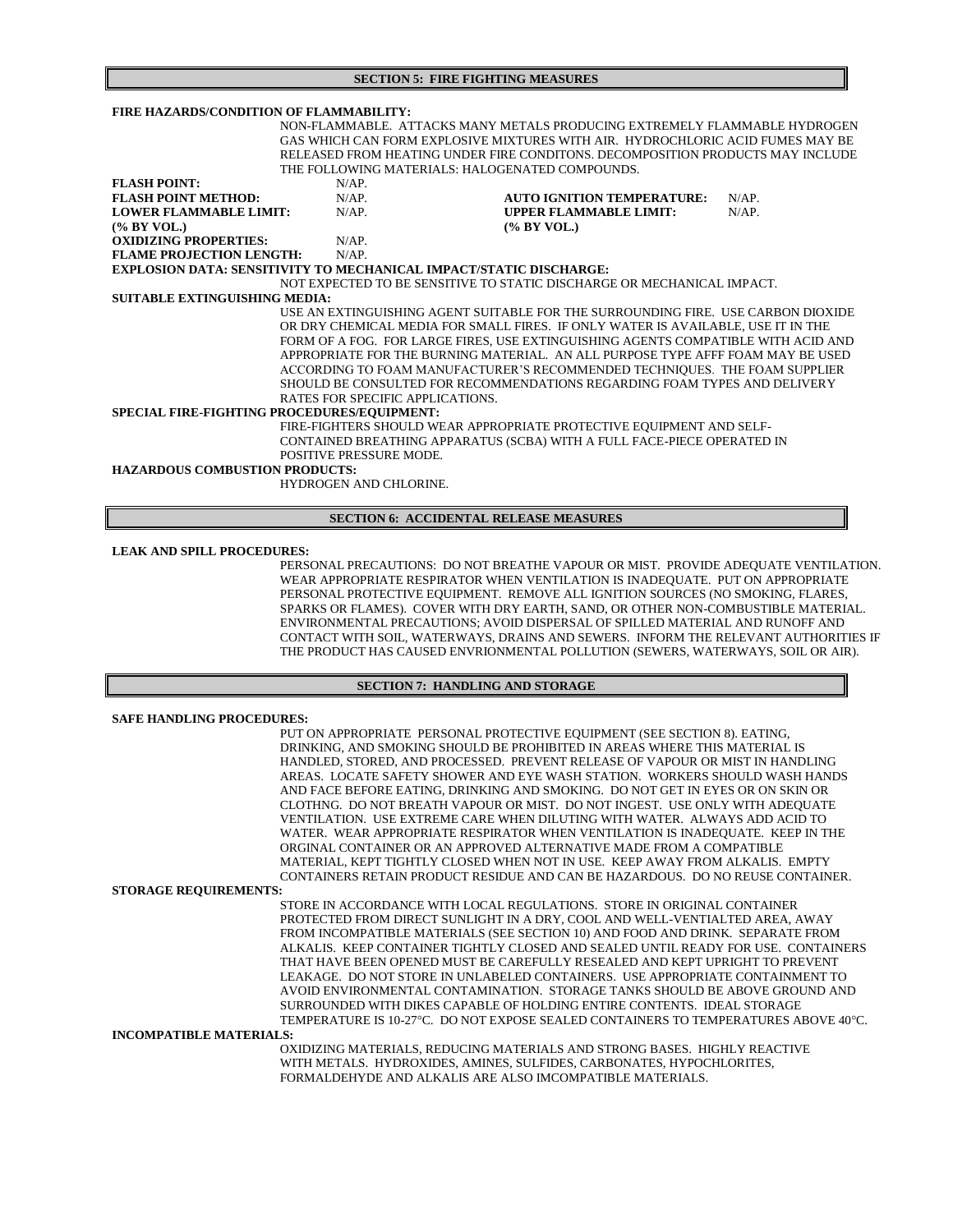# **SECTION 8: EXPOSURE CONTROLS AND PERSONAL PROTECTION**

| <b>EXPOSURE LIMITS</b>   | <b>ACGIH TLV</b> |             | OSHA PEL     |             |
|--------------------------|------------------|-------------|--------------|-------------|
| <b>INGREDIENTS</b>       | TWA              | <b>STEL</b> | PEL          | <b>STEL</b> |
| <b>HYDROGEN CHLORIDE</b> | <b>PPM</b>       | N/A         | 5PPM: 7me/m3 | N/A         |

SEE COMPOSITION/INFORMATION ON INGREDIENTS, SECTION 2.

# **ENGINEERING CONTROLS:**

|                          | USE ONLY WITH ADEQUATE VENTILATION. USE PROCESS ENCLOSURES, LOCAL                 |
|--------------------------|-----------------------------------------------------------------------------------|
|                          | EXHAUST VENTILATION OR OTHER ENGINEERING CONTROLS TO KEEP WORKER                  |
|                          | EXPOSURE TO AIRBORNE CONTAMINANTS BELOW ANY RECOMMENDED OR                        |
|                          | STATUTORY LIMITS. THE ENGINEERING CONTROLS ALSO NEED TO KEEP GAS, VAPOUR          |
|                          | OR DUST CONCENTRATIONS BELOW ANY LOWER EXPLOSIVE LIMITS. ELECTRICAL INSTALLATIONS |
|                          | SHOULD BE PROTECTED AGAINST THE CORROSIVE ACTION OF                               |
|                          | VAPOURS. SMOKING SHOULD BE PROHIBITED IN AREAS IN WHICH HYDROCHLORIC              |
|                          | ACID IS STORED OR HANDLED.                                                        |
| <b>GLOVES/TYPE:</b>      | CHEMICAL-RESISTANT, IMPERVIOUS GLOVES COMPLYING WITH AN APPROVED STANDARD         |
|                          | SHOULD BE WORN AT ALL TIMES WHEN HANDLING CHEMICAL PRODUCTS IF A RISK             |
|                          | ASSESSMENT INDICATES THIS IS NECESSARY, >8 HOURS (BREAKTHROUGH TIME): NITRILE     |
|                          | GLOVES.                                                                           |
| <b>RESPIRATORY/TYPE:</b> | A NIOSH/MSHA APPROVED AIR-PURIFYING RESPIRATOR EQUIPPED WITH ACID GAS             |
|                          | CARTIDGES UP TO TEN TIMES THE TLV. RESPIRATOR SELECTION MUST BE BASED ON KNOWN    |
|                          | OR ANTICIPATED EXPOSURE LEVELS, THE HAZARDS OF THE PRODUCT AND THE SAFE           |
|                          | WORKING LIMITS OF THE SELECTED RESPIRATOR. RECOMMENDED: VAPOUR RESPIRATOR.        |
| <b>EYE/TYPE:</b>         | SAFETY EYEWEAR COMPLYING WITH AN APPROVED STANDARD SHOULD BE USED WHEN A          |
|                          | RISK ASSESSMENT INDICATES THIS IS NECESSARY TO AVOID EXPOSURE TO LIQUID           |
|                          | SPLASHES, MISTS OR DUSTS. RECOMMENDED: SPLASH GOGGLES WITH FULL FACE SHIELD.      |
|                          | MAINTAIN EYE WASH STATION AND QUICK DRENCH FACILITIES IN WORK AREA.               |
| <b>FOOTWEAR/TYPE:</b>    | <b>BOOTS</b>                                                                      |
| <b>CLOTHING/TYPE:</b>    | PROTECTIVE CLOTHING MADE FROM NEOPRENE SHOULD BE IMPERVIOUS UNDER                 |
|                          | CONDITIONS OF USE, INCLUDING BOOTS, GLOVES, LAB COAT, APRON OR FULL BODY SUIT, AS |
|                          | APPROPRIATE, TO PREVENT SKIN CONTACT.                                             |
| <b>OTHER/TYPE:</b>       | EMISSIONS FROM VENTILATION OR WORK PROCESS EQUIPMENT SHOULD BE CHECKED TO         |
|                          | ENSURE THEY COMPLY WITH THE REQUIREMENTS OF ENVIRONMENTAL PROTECTION              |
|                          | LEGISLATION. IN SOME CASES, FUME SCRUBBERS, FILTERS OR ENGINEERING MODIFICATIONS  |
|                          | TO THE PROCESS EQUIPMENT WILL BE NECESSARY TO REDUCE EMISSIONS TO ACCEPTABLE      |
|                          | LEVELS.                                                                           |

# **SECTION 9: PHYSICAL AND CHEMICAL PROPERTIES**

| <b>PHYSICAL STATE:</b><br><b>ODOUR:</b><br>PH:<br><b>SPECIFIC GRAVITY:</b><br><b>COEFFICIENT OF WATER/OIL</b><br><b>DISTRIBUTION:</b><br><b>EVAPOURATION RATE:</b><br>VOLATILITY: | <b>LIOUID</b><br><b>PUNGENT</b><br>$<$ 1<br>$1.18 \text{ G/CM}^3$ [22°C(71.6°F)]<br>$N/AV$ .<br>$>1$ (BUTYL ACETATE = 1)<br>100\% | <b>APPEARANCE:</b><br><b>ODOUR THRESHOLD:</b><br><b>BOILING POINT:</b><br><b>MELTING/FREEZING POINT:</b><br><b>SOLUBILITY IN WATER:</b><br><b>RELATIVE DENSITY:</b><br><b>VAPOUR PRESSURE (mmHg):</b> | <b>COLOURLESS TO LIGHT YELLOW</b><br>$N/AV$ .<br>84°C(183.2°F)<br>$-62.5^{\circ}C(-80.5^{\circ}F)$<br><b>COMPLETELY SOLUBLE</b><br>1.16<br>35 |
|-----------------------------------------------------------------------------------------------------------------------------------------------------------------------------------|-----------------------------------------------------------------------------------------------------------------------------------|-------------------------------------------------------------------------------------------------------------------------------------------------------------------------------------------------------|-----------------------------------------------------------------------------------------------------------------------------------------------|
| <b>MOLECULAR WEIGHT:</b><br>MOLECULAR FORMULA:                                                                                                                                    | 36.46<br>HCL                                                                                                                      |                                                                                                                                                                                                       |                                                                                                                                               |

# **SECTION 10: REACTIVITY AND STABILITY DATA**

# **STABILITY AND REACTIVITY:**

|                                            | STABLE UNDER THE RECOMMENDED STORAGE AND HANDLING CONDITIONS PRESCRIBED.       |
|--------------------------------------------|--------------------------------------------------------------------------------|
|                                            | REACTS VIOLENTLY WITH A WIDE VARIETY OF ORGANIC AND INORGANIC CHEMICALS        |
|                                            | INCLUDING ALCOHOLS, CARBIDES, CHLORATES, PICRATES, NITRATES AND METALS.        |
|                                            | CONTACT WITH METALS MAY RELEASE SMALL AMOUTN SOF FLAMMABLE HYDROCGEN GAS.      |
|                                            | CORROSIVE IN CONTACT WITH METALS.                                              |
| <b>POSSIBILITY OF HAZARDOUS REACTIONS:</b> |                                                                                |
|                                            | HAZARDOUS POLYMERIZATION DOES NOT OCCUIR. CONTACT WITH METALS MAY RELEASE      |
|                                            | SMALL AMOUNTS OF FLAMMABLE HDYROGEN GAS.                                       |
| <b>CONDITIONS TO AVOID:</b>                | AVOID HEAT AND OPEN FLAME. ENSURE ADEQUATE VENTILATION, ESPECIALLY IN CONFINED |
|                                            | AREAS, AVOID CONTACT WITH INCOMPATIBLE MATERIALS                               |
| <b>HAZARDOUS DECOMPOSITION PRODUCTS:</b>   |                                                                                |
|                                            | UNDER NORMAL CONDITIONS OF STORAGE AND USE. HAZARDOUS DECOMPOSTIION            |
|                                            | PRODUCTS SHOULD NOT BE PRODUCED. WHEN HEATED TO DECOMPOSITION, EMITS TOXIC     |
|                                            | HYDROGEN CHLORIDE FUMES. THERMAL OXIDATIVE DECOMPOSITION PRODUCES TOXIC        |
|                                            | CHLORINE FUMES AND EXPLOSIVE HYDROGEN GAS.                                     |
|                                            |                                                                                |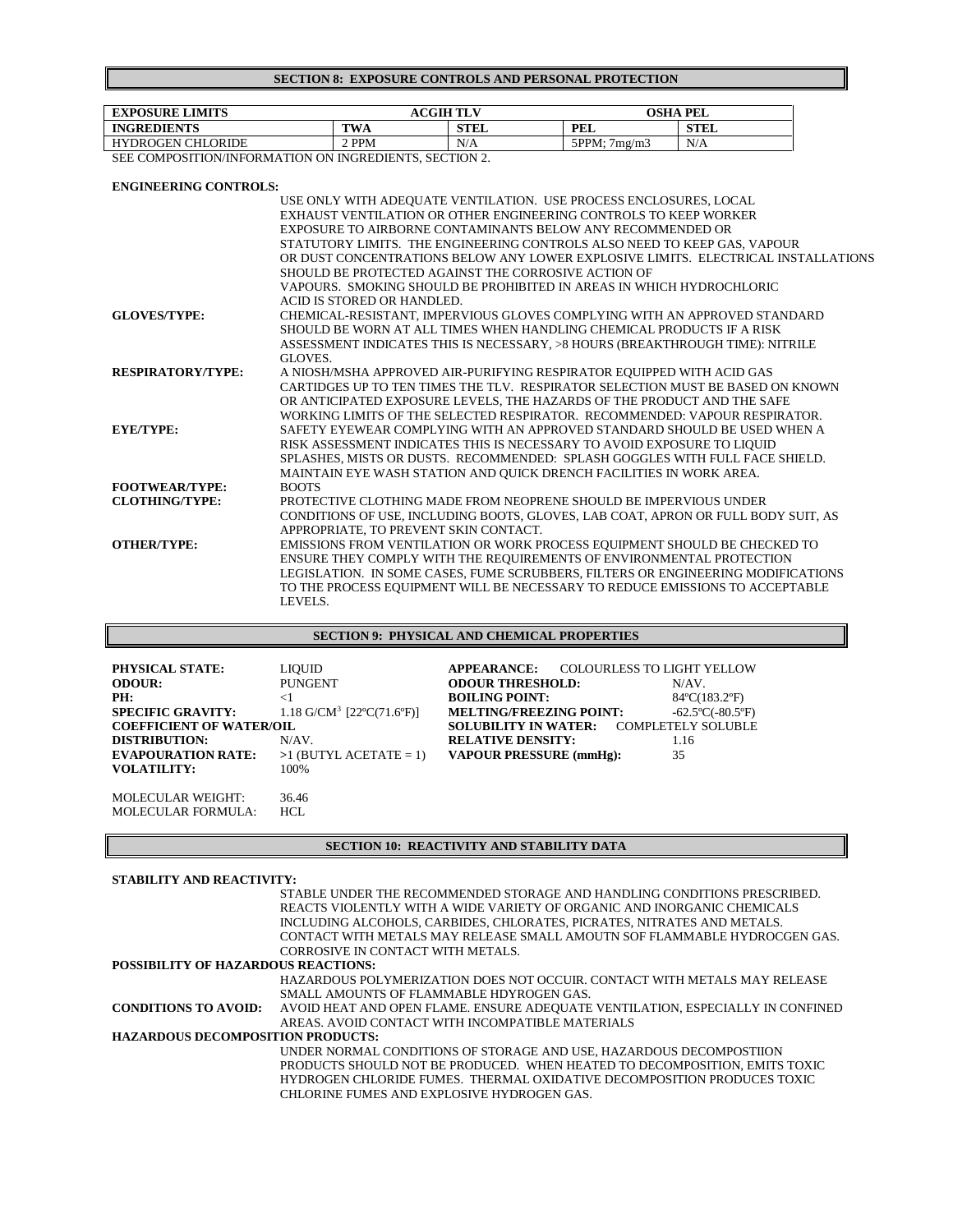### **INFORMATION ON LIKELY ROUTES OF EXPOSURE: ROUTES OF ENTRY INHALATION:** YES **ROUTES OF ENTRY SKIN AND EYE:** YES **ROUTES OF INGESTION:** YES **ROUTES OF EXPOSURE SKIN ABSORPTION:** YES

**POTENTIAL HEALTH EFFECTS:**

### **SIGNS AND SYMPTOMS OF SHORT-TERM (ACUTE) EXPOSURE**

*SIGN AND SYMPTOMS INHALATION*

HARMFUL IF INHALED. INHALATION OF HIGH CONCENTRATIONS OF FUMES OR MISTS MAY CAUSE SEVERE IRRITATION AND CORROSIVE DAMAGE TO THE NOSE, THROAT AND UPPER RESPIRATORY TRACT. SYMPTOMS MAY INCLUDE COUGHING, CHOKING AND WHEEZING. COULD RESULT IN PULMONARY EDEMA (FLUID ACCUMULATION). SYMPTOMS OF PULMONARY EDEMA (CHEST PAIN, SHORTNESS OF BREATH) MAY BE DELAYED.

### *SIGN AND SYMPTOMS INGESTION*

HARMFUL IF SWALLOWED. MAY CAUSE SEVERE IRRITATION AND CORROSIVE DAMAGE IN THE MOUTH,THROAT AND STOMACH. SYMPTOMS MAY INCLUDE ABDOMINAL PAIN, VOMITING, BURNS, PERFORATIONS, BLEEDING AND EVENTUALLY DEATH.

*SIGN AND SYMPTOMS SKIN* **:** 

CAUSES SKIN BURNS. SYMPTOMS MAY INCLUDE REDNESS, BLISTERING, PAIN AND SWELLING.

*SIGN AND SYMPTOMS EYES* **:**

**:**

CAUSES SERIOUS EYE DAMAGE. PERMANENT EYE DAMAGE INCLUDING BLINDNESS COULD RESULT. SYMPTOMS MAY INCLUDE SEVERE PAIN, TEARING, REDNESS, SWELLING AND BLURRED VISION.

### **POTENTIAL CHRONIC HEALTH EFFECTS**

CHRONIC SKIN CONTACT WITH LOW CONCENTRATIONS MAY CAUSE DERMATITIS. PROLONGED OR REPEATED INHALATION OF FUMES OR VAPOURS, MAY CAUSE CHRONIC LUNG EFFECTS, SUCH AS BRONCHITIS, AND TOOTH ENAMEL EROSION.

**MUTAGENICITY :** NOT EXPECTED TO BE MUTAGENIC IN HUMANS.

**CARCINOGENICITY :** NO COMPONENTS ARE LISTED AS CARCINOGENS BY ACGIH, IARC, OSHA OR NTP.

**REPRODUCTIVE EFFECTS & TERATOGENICITY :** NOT EXPECTED TO CAUSE REPRODUCTIVE EFFECTS.

**SENSITIZATION TO MATERIAL :** NOT EXPECTED TO BE A SKIN OR RESPIRATORY SENSITIZER.

**SPECIFIC TARGET ORGAN EFFECTS :** TARGET ORGANS:: EYES, SKIN, RESPIRATORY SYSTEM AND DIGESTIVE SYSTEM.

THIS MATERIAL IS CLASSIFIED AS HAZARDOUS UNDER CANADIAN WHMIS REGULATIONS (HAZARDOUS PRODUCTS REGULATIONS) (WHMIS 2015). CLASSIFICATION: SPECIFIC TARGET ORGAN TOXICITY, SINGLE EXPOSURE -CATEGORY 3 MAY CAUSE RESPIRATORY IRRITATION.

THE SUBSTANCE OR MIXTURE IS NOT CLASSIFIED AS SPECIFIC TARGET ORGAN TOXICANT, REPEATED EXPOSURE.

**MEDICAL CONDITIONS AGGRAVATED BY OVEREXPOSURE:** PRE-EXISTING SKIN, EYE AND RESPIRATORY DISORDERS.

### **SYNERGISTIC MATERIALS :** NOT AVAILABLE.

**TOXICOLOGICAL DATA :** THE CALCULATED ATE VALUES FOR THIS MIXTURE ARE:

ATE ORAL  $= 755.55$  MG/KG ATE INHALATION (MISTS)  $= 3.33$  MG/L

|                      | LC50(4HR)         | <b>LD50</b>   | <b>LD50</b>      |
|----------------------|-------------------|---------------|------------------|
| <b>CHEMICAL NAME</b> | <b>INH. RAT</b>   | (ORAL, RAT)   | (RABBIT, DERMAL) |
| HYDROCHLORIC ACID    | $1.05$ 1.175 MG/L | 238-277 MG/KG | 5010 MG/KG       |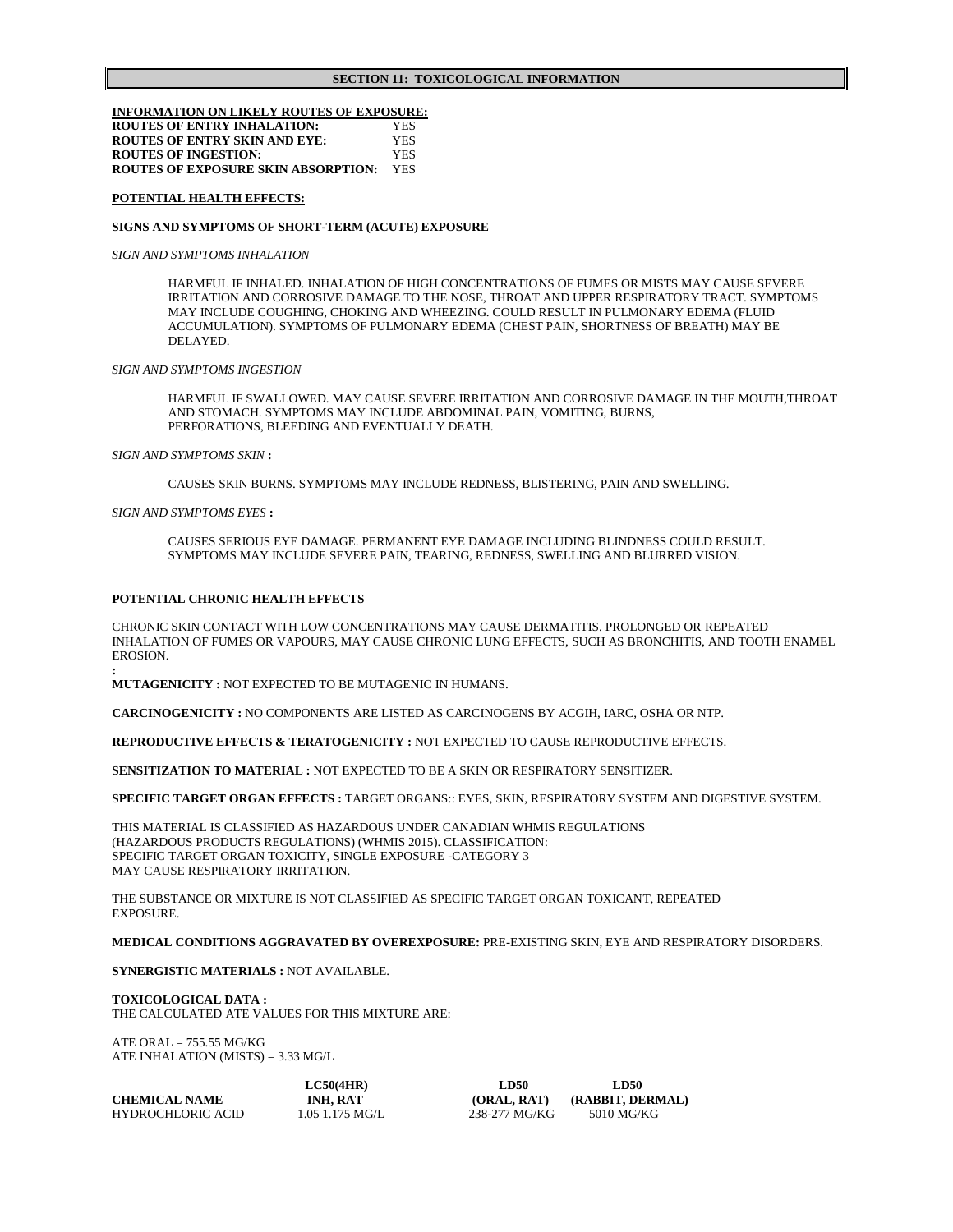### **OTHER IMPORTANT TOXICOLOGICA**L **HAZARDS**

**:** NONE KNOWN OR REPORTED BY THE MANUFACTURER.

| <b>SECTION 12: ECOLOGICAL INFORMATION</b>       |                                                                                                                                      |             |                          |
|-------------------------------------------------|--------------------------------------------------------------------------------------------------------------------------------------|-------------|--------------------------|
| <b>ENVIRONMENTAL EFFECTS:</b>                   |                                                                                                                                      |             |                          |
|                                                 | THE PRODUCT SHOULD NOT BE ALLOWED TO ENTER DRAINS OR WATER COURSES. OR BE<br>DEPOSITED WHERE IT CAN AFFECT GROUND OR SURFACE WATERS. |             |                          |
| <b>IMPORTANT ENVIRONMENTAL CHARACTERISTICS:</b> |                                                                                                                                      |             |                          |
|                                                 | NO INFORMATION AVAILABLE.                                                                                                            |             |                          |
| <b>ECOTOXICOLOGICAL:</b>                        | MATERIAL IS EXTREMELY TOXIC TO AQUATIC LIFE ON AN ACUTE BASIS.                                                                       |             |                          |
|                                                 | ACUTE LC50 282000 ug/L                                                                                                               | FISH        | <b>96 HOURS EXPOSURE</b> |
|                                                 | ACUTE LC50 240000 ug/L                                                                                                               | CRUSTACEANS | <b>48 HOURS EXPOSURE</b> |
|                                                 |                                                                                                                                      |             |                          |
|                                                 | <b>SECTION 13: DISPOSAL CONSIDERATIONS</b>                                                                                           |             |                          |
|                                                 |                                                                                                                                      |             |                          |
|                                                 | <b>HANDLING FOR DISPOSAL:</b> THE GENERATION OF WASTE SHOULD BE AVOIDED OR MNIMIZED WHEREVER POSSIBLE.                               |             |                          |
|                                                 | THIS MATERIAL AND ITS CONTAINER MUST BE DISPOSED OF IN A SAFE WAY. AVOID                                                             |             |                          |
|                                                 | DISPERSAL OF SPILLED MATERIAL AND RUNOFF AND CONTACT WITH SOIL, WATERWAYS,                                                           |             |                          |
|                                                 | DRAINS AND SEWERS. EMPTY CONTAINERS OR LINERS MAY RETAIN SOME PRODUCT                                                                |             |                          |
|                                                 | RESIDUES. DIPOSE OF SURPLUS AND NON-RECYLABLE PRODUCTS VIA A LICENSED WASTE                                                          |             |                          |
|                                                 | DISPOSAL CONTRACTOR.                                                                                                                 |             |                          |

**METHOD OF DISPOSAL:** DISPOSAL SHOULD BE IN ACCORDANCE WITH APPLICABLE REGIONAL, NATIONAL AND LOCAL LAWS AND REGULATIONS.

**SECTION 14: TRANSPORTATION INFORMATION**

**PROPER SHIPPING NAME:** HYDROCHLORIC ACID **TDG, 49CFR/DOT, ICAO/IATA, IMDG CLASSIFICATIONS:** UN1789, HYDROCHLORIC ACID, CLASS 8, PACKAGING GROUP II

### **SECTION 15: REGULATORY INFORMATION**

**US FEDERAL INFORMATION:** COMPONENTS LISTED BELOW ARE PRESENT ON THE FOLLOWING U.S. FEDERAL CHEMICAL LISTS:

| <b>INGREDIENTS</b>          | $CAS \#$  | <b>TSCA</b><br><b>INVENT</b> | <b>CERCLA</b><br><b>REPORTABLE</b><br>QUANTITY(RQ) | <b>SARA TITLE</b><br><b>III: SEC. 302</b><br><b>EXTREMELY</b> | SARA TITLE III: SEC 313, 40 CFR |                                          |
|-----------------------------|-----------|------------------------------|----------------------------------------------------|---------------------------------------------------------------|---------------------------------|------------------------------------------|
|                             |           | <b>ORY</b>                   | $(40$ CFR<br>117.302)                              | <b>HAZARDOUS</b><br>SUBSTANCE.<br>40 CFR 355                  | <b>TOXIC CHEMICAL</b>           | <b>DEMINIMUS</b><br><b>CONCENTRATION</b> |
| <b>HYDROCHLORIC</b><br>ACID | 7647-01-0 | <b>YES</b>                   | 5000LB/2270KG                                      | 500LB TPO<br>(GAS ONLY)                                       | YES                             | 1%                                       |

SARA TITLE III: SEC. 311 AND 312, SDS REQUIREMENTS, 40 CFR 370 HAZARD CLASSES: ACUTE HEALTH HAZARD.

UNDER SARA SECTIONS 311 AND 312, THE EPA HAS ESTABLISHED THRESHOLD QUANTITIES FOR THE REPORTING OF HAZARDOUS CHEMICALS. THE CURRENT THRESHOLDS ARE 500 POUNDS OR THE THRESHOLD PLANNING QUANTITY (TPQ), WHICHEVER IS LOWER, FOR EXTREMELY HAZARDOUS SUBSTANCES AND 10,000 POUNDS FOR ALL OTHER HAZARDOUS CHEMICALS.

### **US STATE RIGHT TO KNOW LAWS:**

THE FOLLOWING CHEMICALS ARE SPECIFICALLY LISTED BY INDIVIDUAL STATES:

| <b>INGREDIENTS</b>  | CAS#     | <b>CALIFORNIA PROPOSITION 65</b> | <b>STATE "RIGHT TO KNOW" LISTS</b> |     |     |                         |     |     |     |
|---------------------|----------|----------------------------------|------------------------------------|-----|-----|-------------------------|-----|-----|-----|
|                     |          | LISTED                           | <b>TYPE OF TOXICITY</b>            |     | MA  | $\mathbf{M} \mathbf{N}$ | NJ  | PA  | RI  |
| <b>HYDROCHLORIC</b> | 7647-01- |                                  |                                    |     |     |                         |     |     |     |
| ACID                |          | NC                               | N/AP                               | YES | YES | YES                     | YES | YES | YES |

# **CANADIAN INFORMATION:**

CANADIAN ENVIRONMENTAL PROTECTION ACT (CEPA) INFORMATION: ALL INGREDIENTS LISTED APPEAR ON THE DOMESTIC SUBSTANCES

LIST (DSL).

WHMIS INFORMATION: REFER TO SECTION 2 FOR A WHMIS CLASSIFICATION FOR THIS PRODUCT.

# **INTERNATIONAL INFORMATION:**

COMPONENTS LISTED BELOW ARE PRESENT ON THE FOLLOWING INTERNATIONAL INVENTORY LIST: